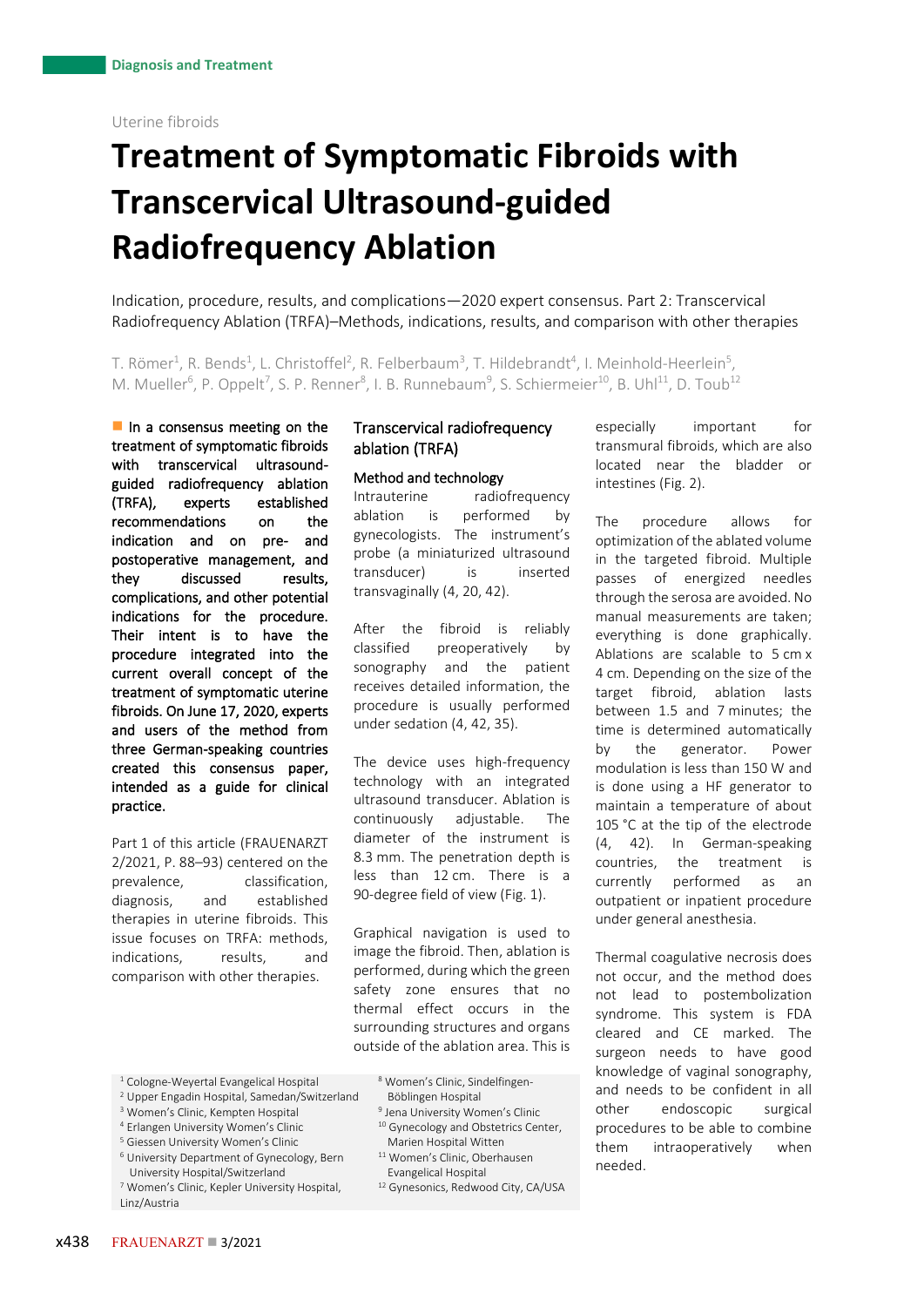## Transcervical radiofrequency ablation—system technology



Fig. 1: The *Sonata* system consists of an ultrasound imaging console, a high-frequency generator, software that controls target guidance and the delivery of therapeutic energy, and a treatment device.

#### Indications and contraindications

The indication for TRFA treatment is in symptomatic uterine fibroids (bleeding and pain). This method is indicated for fibroids of FIGO type 1 to 6, whereas the benefits are well proven especially for FIGO type 2, 3, and 4 fibroids (Fig. 3 on P. XXX). For type 1 fibroids, size is the determining factor as to whether hysteroscopic fibroid resection is to be preferred, and sometimes both methods can also be combined. For FIGO type 5 and 6 fibroids, the extent to which laparoscopic fibroid enucleation will be advantageous needs to be decided. This must be discussed individually with each patient. For

FIGO type 2, 3, 4, and 2–5 fibroids, TRFA has benefits compared to all other therapy options.

Contraindications are in current pregnancies, active infections, known or suspected gynecological malignancies, or premalignant diseases like atypical hyperplasia, as well as an indwelling IUD (42).

#### Results of the method

A number of clinical studies on this method have already been performed and published. The FAST-EU trial, in which 50 patients were treated at 7 centers in Europe and Mexico, showed reduced menstrual bleeding after

#### No manual measurements needed with SMART Guide

- The algorithms used to display SMART Guide were developed and validated based on > 1,900 clinical and bench tests, including direct uterine serosal temperature measurements.
- Tissue outside of the thermal safety border is safe from the effects of treatment.

The size and position of the **ablation zone** is selected by the gynecologist under realtime ultrasound guidance.



The thermal safety border adjusts automatically to correspond with changes to the ablation zone.

3 months in 90% of patients. After 12 months, surgical intervention did not become necessary in 92% of patients. The median decrease in menstrual bleeding was 72%, the average reduction in fibroid volume 67% (10).

Another study, which was published in 2019, is the Pivotal trial (14, 28). In this prospective longitudinal multicenter study, 147 patients were treated with a follow-up period of up to 36 months. Overall, 442 fibroids were ablated, 3 fibroids per patient on average. In this study, the procedure lasted an average of 46 minutes, and the length of stay for the patients was 2.5 hours on average. After 2 days, all patients were able to resume their normal activities. The rate of surgical reinterventions for the treatment of severe menstrual bleeding due to therapy failure was 5.5% after 2 years. Reduction in blood loss after 12 months was achieved by 95% of patients. The PBAC score (a parameter used to measure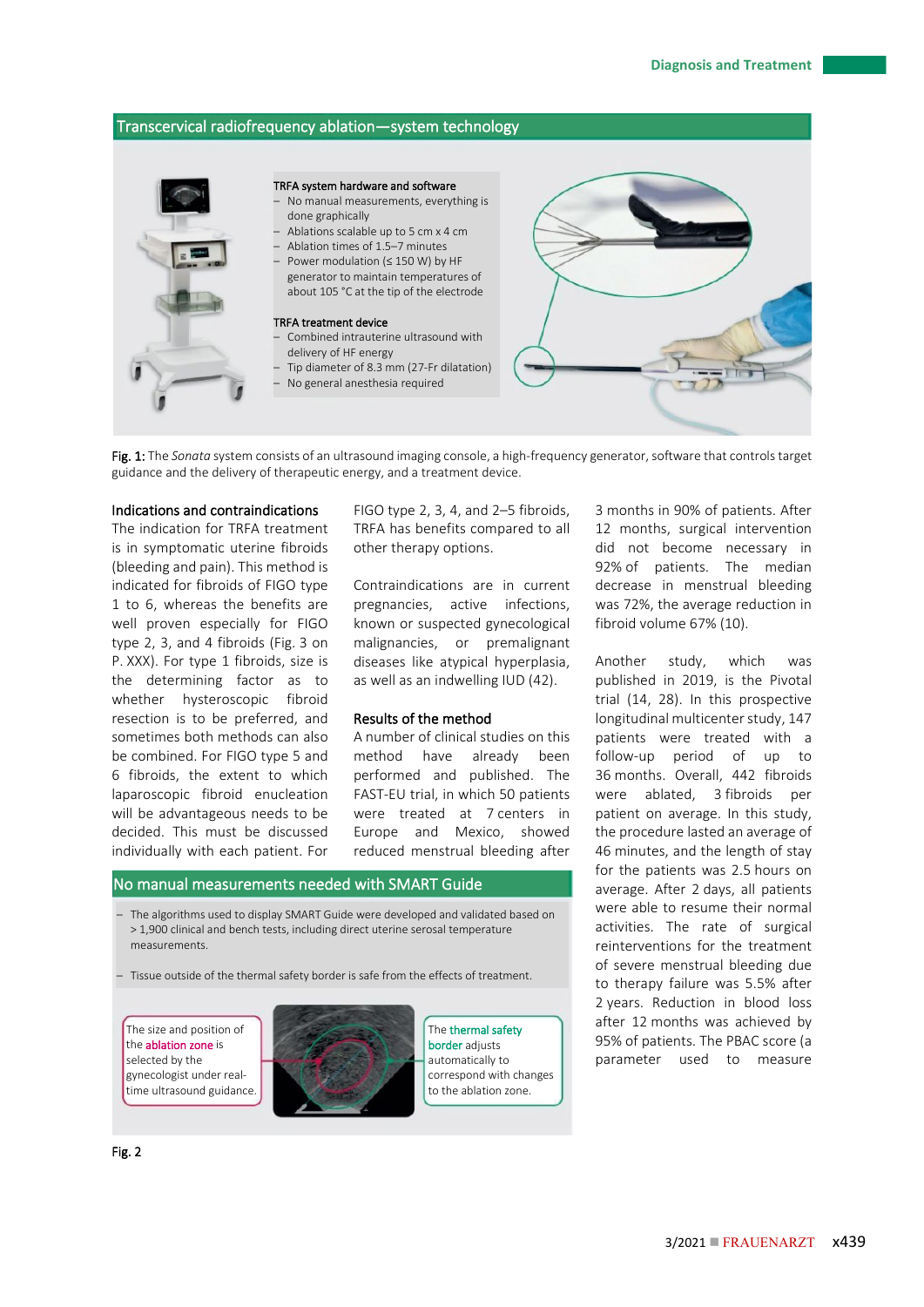

#### Symptomatic fibroids

Fig. 3: Decision algorithm for using TRFA in symptomatic fibroids

menstrual blood loss) decreased by more than 50% after 12 months (Fig. 4) (14, 28). On the following day, 50% of patients resumed their normal activities. In the study, 50% of patients were treated with general anesthesia and 50% received sedoanalgesia. Of the patients, 98% found the procedure tolerable and 96% were satisfied with the overall treatment success.

Furthermore, the first data of a 5-year longitudinal study have now been published (21). All 17 patients saw an improvement in symptoms and quality of life. No reinterventions were performed in the first 3.5 years. The reintervention rate after 5 years was 11.8% (21).

Weyertal Evangelical Hospital (EVK). For a fibroid size of 30 mm to 80 mm, 94% of patients achieved an improvement in symptoms, of which 57% were completely free of symptoms (4, 37) (Tab. 1).

The OPEN study investigated anther interesting question (8). It examined specifically the incidence of intrauterine adhesions following TRFA treatment. In this prospective multicenter study, hysteroscopy was performed before and 6 weeks after TRFA treatment. In 34 patients, interpretable images were available from the baseline and control hysteroscopy (8). Absolutely no postoperative adhesions were identified.

From 2014 to 2019, 100 patients were treated in the Cologne



All studies showed a significant reduction in the intensity of

- Of the patients, 86% reported a reduction in menstrual bleeding 3 months after the procedure. – Of the patients, 95%
- reported a reduction in menstrual bleeding 12 months after the procedure.
- At 12 months, the PBAC score was reduced by > 50% on average.

menstrual bleeding and a low incidence of surgical reinterventions due to hypermenorrhea after 12 to 60 months. All patients tolerated the treatment well, and they were quickly able to resume their normal activities. With a follow-up period of up to 5 years, a significant and durable improvement in fibroid-related symptoms and a higher quality of life were demonstrated. High patient satisfaction and willingness to recommend the treatment were also identified. The method is well suited even in patients with risk factors (such as heart diseases) (34).

## Postoperative management and complications

The warning information for the method should be followed, including, for example, the existing contraindications in patients with hip implants.

A follow-up examination after 3 months is recommended to assess the success of therapy. The main focus should be placed on the reduction in clinical symptoms (bleeding and pain). If vaginal sonography is performed and the

Fig. 4: Significant reduction in average menstrual blood loss (recorded using the PBAC score) after 12 months (14)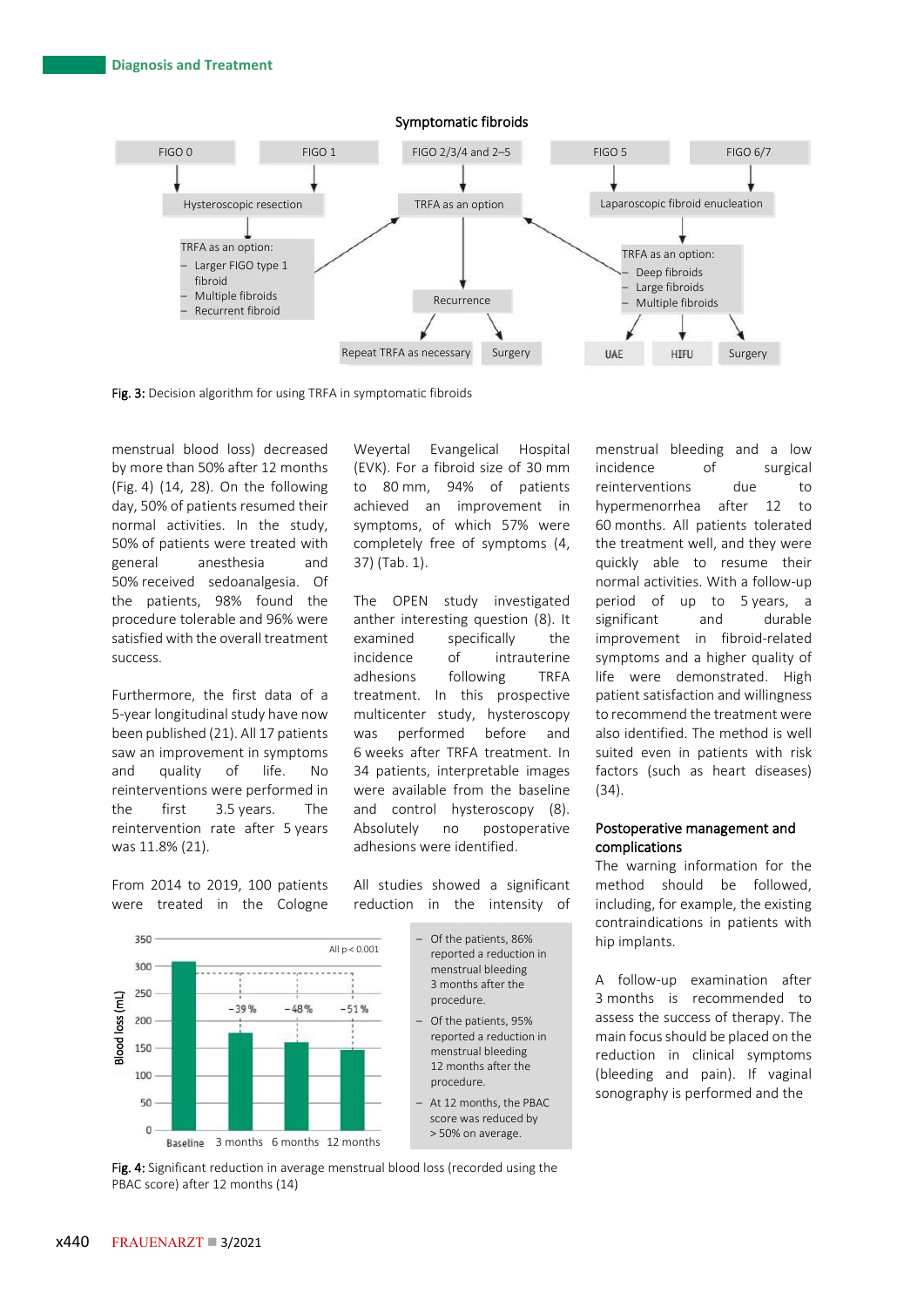| Summary of the results of TRFA |                                |                 |                |                        |                          |                         |  |  |
|--------------------------------|--------------------------------|-----------------|----------------|------------------------|--------------------------|-------------------------|--|--|
| Author<br>(year)               | Study<br>(reference)           | Patients<br>(n) | Follow-up      | Reintervention<br>rate | Reduction in<br>bleeding | Patient<br>satisfaction |  |  |
| Brölmann<br>(2016)             | FAST<br>(10)                   | 50              | 12 months      | 8%                     | 54%                      | 88%                     |  |  |
| Chudnoff<br>(2019)             | Pivotal<br>(14)                | 147             | 12 months      | 1%                     | 95%                      | 97%                     |  |  |
| Miller<br>(2019)               | Pivotal<br>(28)                | 125             | 24 months      | 6%                     | 88%                      | 94%                     |  |  |
| Garza-Leal<br>(2019)           | Vitality<br>(21)               | 17              | 60 months      | 11.8%                  |                          |                         |  |  |
| Bends<br>(2020)                | <b>EVK Weyertal</b><br>(4, 37) | 100             | $12-60$ months | 10%                    | 94%                      | 90%                     |  |  |

Tab. 1

fibroid does not shrink, this is not immediately relevant. If an improvement in symptoms has not occurred at the 6-month clinical follow-up, the treatment must be regarded as therapy failure.

Patients should be informed that for a short time in the first 3 months, an intensity in bleeding and discharge can occur. The success of treatment cannot be assessed until after 3 months at the earliest, and continued improvement in clinical symptoms is definitely to be expected.

Device-related, serious unexpected events did not occur in any of the studies. During the Pivotal study, 1 patient had a deep vein thromboembolism 15 days after the procedure. Another patient in the study was hospitalized due to vaginal discharge with a slightly elevated temperature and cramps 28 days after the procedure and was treated with antibiotics. Microbiology testing did not show any infection (28). In individual cases, the spontaneous expulsion of fibroids and demarcation to nascent fibroids were reported (2).

## TRFA in patients who want to have children

Prospective controlled studies on fertility and the course of pregnancy after TRFA are not available at this time. The following

recommendations are based, therefore, on the personal experiences of the expert group. Pregnancy planning can start 3 months after TRFA treatment, after an ultrasound follow-up has been performed. Advantages of TRFA compared to surgical treatment are the preservation of uterine-wall continuity and the protection of the endometrium. Pregnancy that occurs immediately within the first 3 months after TRFA treatment is not an indication for the termination of pregnancy.

So far, 25 pregnancies have been recorded following TRFA treatments. There are 11 full-term births and 9 patients currently pregnant. Three patients had a spontaneous abortion, and 2 had an abortion. There were also reports of spontaneous deliveries (2), whereas the majority of patients delivered by Cesarean section (8 of 11). Therefore, a final recommendation on pregnancy after TRFA cannot be made at this time.

# Integration of the procedure of transcervical high-frequency ablation into fibroid treatment

#### Comparison to hysterectomy

Compared to hysterectomy, this procedure has several advantages (organ preservation, low intra- and postoperative risk, shorter

operative time, and very rapid convalescence). Especially in light of the currently persistently high hysterectomy rate in Germanspeaking countries, TRFA could be an alternative option for many women (31). One US study compared costs between TRFA and hysterectomy. The overall costs for TRFA were only at about one-third compared to hysterectomy. The same was true for the cost comparison with fibroid enucleation (13).

## Comparison with organ-preserving surgical methods

The TRFA procedure is also an alternative for fibroids that are difficult to access using organpreserving surgical treatments or that are associated with higher complication rates (37) (Tab. 2 on P. XXX). In patients with elevated risks during laparoscopy (morbid obesity or multiple prior surgeries), TRFA is advantageous. Compared to hysteroscopic fibroid resection, TRFA has a lower risk of the development of adhesions, while otherwise adhesions can be expected at a rate of 10% (19, 35). This applies to fibroids of FIGO type 2 to 4, and in some circumstances, also to FIGO type 1 and 5 fibroids. TRFA is particularly well suited for patients with bleeding disorders because it results in a significant reduction in bleeding intensity as an objective measurement. Also, due to the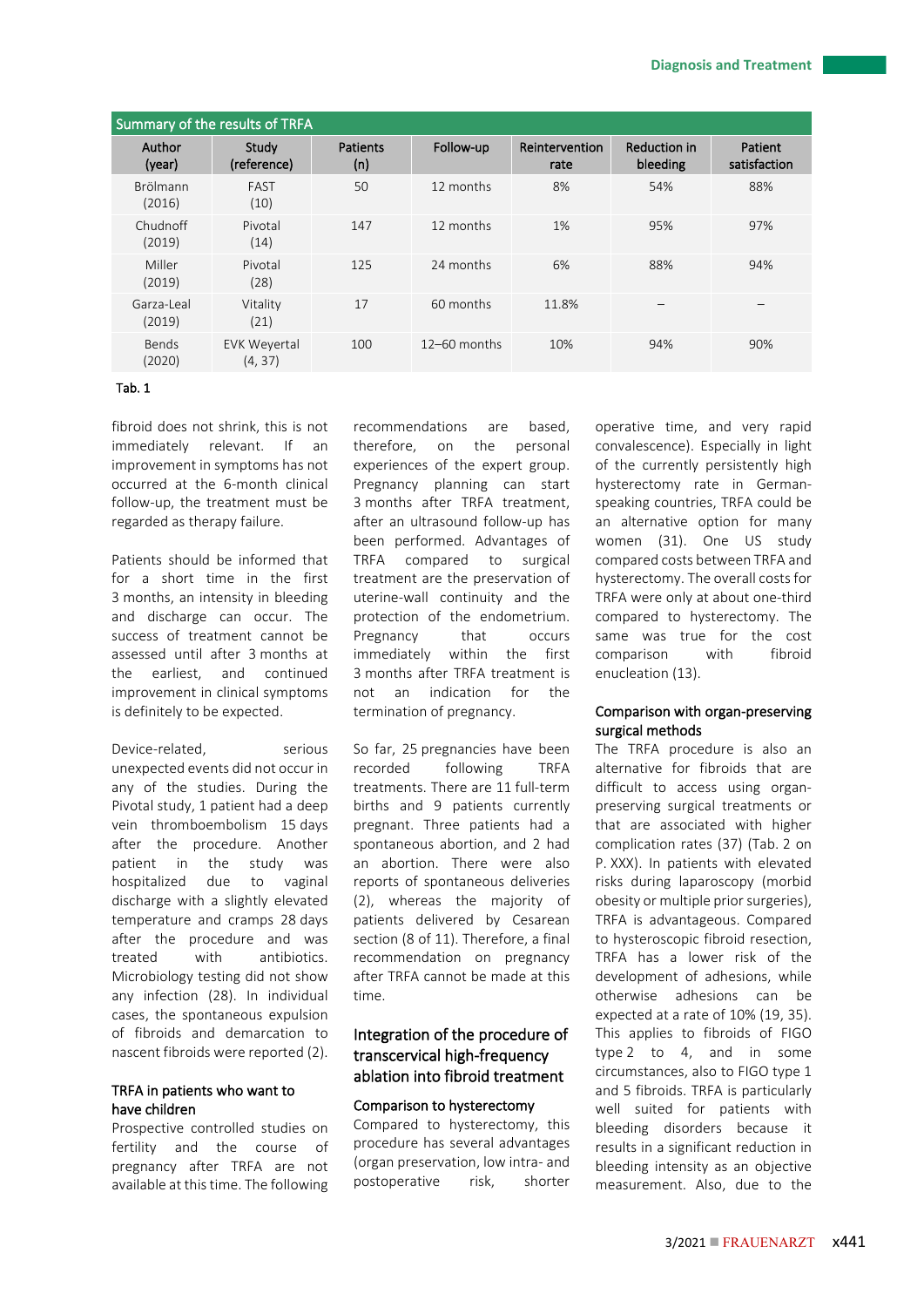| Comparison of TRFA with organ-preserving surgical treatments |                    |                               |  |  |  |  |
|--------------------------------------------------------------|--------------------|-------------------------------|--|--|--|--|
|                                                              | Surgical treatment | <b>TRFA</b>                   |  |  |  |  |
| Operative time                                               | Longer             | Shorter                       |  |  |  |  |
| Rate of complications                                        | Higher             | Very low                      |  |  |  |  |
| <b>Blood loss</b>                                            | More               | N <sub>0</sub>                |  |  |  |  |
| Postoperative pain                                           | More               | Less                          |  |  |  |  |
| Postoperative<br>intrauterine adhesions                      | Up to 10%          | None                          |  |  |  |  |
| Disruption in uterine-<br>wall continuity                    | Possible           | N <sub>0</sub>                |  |  |  |  |
| Convalescence time                                           | Longer             | Shorter                       |  |  |  |  |
| Reintervention rate                                          | 10-30%             | < 10%                         |  |  |  |  |
| <b>DRG</b> reimbursements                                    | Covered            | Material costs not<br>covered |  |  |  |  |

## Tab. 2

reduction in fibroid volume, which is up to 67%, a reduction in pain symptoms occurs, resulting in a proven improvement in quality of life (4, 14, 28).

## Comparison with interventional radiology treatment methods (UAE, HIFU)

The procedure has a lower complication rate than other nonsurgical methods, including uterine artery embolization (UAE). Unlike UAE, TRFA does not have a negative effect on ovarian function or lead to amenorrhea.

Unlike traditional high-focused transabdominal ultrasound ablation (operative time of 3–4 h), TRFA is much shorter (operative time of 10–46 min) and can be performed by gynecologists (4, 27, 37). It is also suitable for fibroids that are difficult to access with

high-intensity focused ultrasound (HIFU) treatment because they are on the posterior wall, for example. TRFA can be performed even in patients who have had prior surgeries. Also, several fibroids can be treated at the same time. TRFA can also be performed in combination with other procedures in the same session, particularly with hysteroscopic fibroid resection, and such is practiced. The rate of complications is less than that for all interventional radiology and organ-preserving surgical procedures (Tab. 3) (41).

## Other developments

Prospective randomized studies comparing TRFA with organpreserving surgical methods are being planned. Other studies on the advantages of the method also for FIGO type 1 fibroids (compared

| Comparison of TRFA with interventional radiology treatment |                                 |                                      |               |  |  |  |  |
|------------------------------------------------------------|---------------------------------|--------------------------------------|---------------|--|--|--|--|
|                                                            | Uterine artery<br>embolization  | High-intensity<br>focused ultrasound | <b>TRFA</b>   |  |  |  |  |
| Length of surgery                                          | $60 \text{ min} - 2 \text{ hr}$ | $2-4$ hr                             | $10 - 46$ min |  |  |  |  |
| <b>Complication rate</b><br>(literature surveys)           | 15%                             | 6%                                   | 1%            |  |  |  |  |
| <b>Reintervention rate</b><br>(literature survey)          | 25%                             | 50%                                  | $10 - 20%$    |  |  |  |  |
| Ability to have children                                   | No.                             | Yes                                  | Yes           |  |  |  |  |
| Tab. 3                                                     |                                 |                                      |               |  |  |  |  |

to hysteroscopic resection) and for FIGO type 5–6 fibroids (compared to laparoscopic enucleation) are needed. Studies on the effect on pregnancy and the delivery mode, especially after the treatment of intramural fibroids, are also needed. The option of using the method in extensive focal adenomyosis needs to be examined soon in prospective studies.

## Summary

Transcervical radiofrequency ablation can now be recommended as a method based on long years of experience and available studies. Patients need to be informed of this option (Fig. 7). Advantages of the procedure are a faster intervention with a low complication rate and rapid convalescence in patients. TRFA can be combined with other surgical procedures. The success rate in regard to the reduction in bleeding disorders and to an improvement in quality of life is high in the long term. The reintervention rate is relatively low at about 10%, but longitudinal data are still limited here. A definitive statement in regard to fertility cannot be made at this time, but the avoidance of intrauterine adhesions compared to hysteroscopic fibroid resection as well as the preservation of the uterine wall compared to laparoscopic fibroid enucleation speak for its use in patients who want to have children. There have already been reports of a small number of successful pregnancies following the TRFA procedure (3, 37).

Possible disadvantages of the method are the necessity for special training for users (learning curve of about 10 to 20 interventions) and only partial coverage of costs for the single-use instrument through DRG N25.Z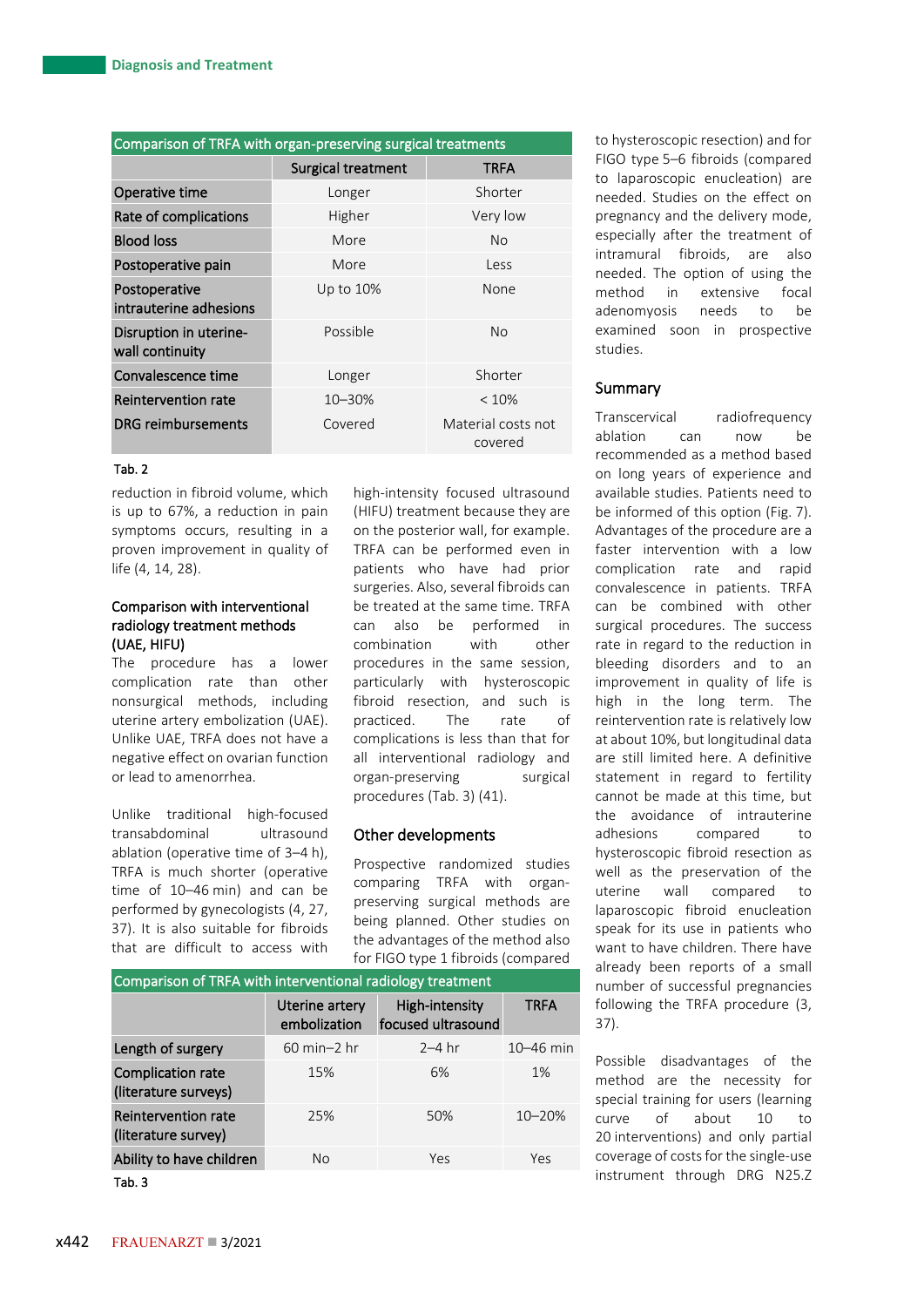(fibroid enucleation). An outpatient procedure is, at least in Germany, not possible at the current time. Other longitudinal data (5-year data) are needed, and information on the effect of the procedure on subsequent fertility is still limited.

## Consensus statements

- 1. Transcervical high-frequency ablation in the hands of a gynecologist is an alternative treatment option. This method is indicated in patients with symptomatic uterine fibroids (suspected bleeding disorders). It is preferred in FIGO type 2, 3, 4, and 2–5 fibroids and all fibroids that are difficult to access using surgical treatment.
- 2. Intrauterine radiofrequency ablation of fibroids directly controlled by ultrasonography is a rapid targeted procedure to treat symptomatic fibroids. Results of studies up to 2 years show higher effectiveness with more than a 90% improvement in symptoms and a significant increase in quality of life. The operative time is considerably reduced compared to all other procedures, as is the time to convalescence (1–2 days).
- 3. Patients need to be informed that increased bleeding and discharge can occur directly after surgery. Treatment success cannot be evaluated until at least after 3 months and needs to focus on the improvement in clinical symptoms, not the reduction in fibroid volume.
- 4. The method's complication rate is extremely low. With targeted use, the method has, therefore, significant advantages over surgical methods. Exceptions are FIGO type 0, 1, 6, and 7 fibroids





#### Germany

- Cologne-Weyertal Evangelical Hospital, Prof. Römer/Dr. Piriyev (since 2014)
- Marien Hospital Schwerte, Dr. Hartmann (since 2015)
- Erlangen University Hospital, PD Dr. Hildebrandt/PD Dr. Burghaus (since 2016) – Wesel Evangelical Hospital, Dr. Uhl (since 2016)
- Jena University Hospital, Prof. Runnebaum/Dr. Shtian (since 2016)
- Kempten Hospital, Dr. Felberbaum/Dr. Brössner (since 2016)
- Böblingen Hospital, Prof. Renner (since 2016)
- Marien Hospital in Witten, Prof. Schiermeier/Dr. Dagres (since 2017)
- Josephs-Hospital Warendorf, Dr. Pschadka/Dr. Engelhardt (since 2017)
- Hannover Medical School (MHH), Prof. Hillemanns/Prof. Hertel (since 2017)
- University Medical Center Mannheim, Prof. Sütterlin/Prof. Tuschy/Prof. Berlit (since 2017)
- Sana Hospital Duisburg, Prof. Schmidt/Dr. Schwödiauer (since 2018)
- St. Elisabeth Hospital Damme, Dr. Holthaus (since 2019)
- Marburg Giessen University Hospital, Prof. Meinhold-Heerlein/Dr. Reising (since 2019)
- Munich Clinic Schwabing, Dr. Neumann (since 2019)
- Caritas Hospital St. Josef in Regensburg, Prof. Ignatov (since 2020)
- Vivantes Humboldt Hospital, Prof. Halwani/Dr. Kotanidis (since 2020)
- Mathilden Hospital Herford, Dr. Wojdat (since 2021)

#### Austria

– Kepler University Hospital Linz, Prof. Oppelt (since 2017)

#### Switzerland

- Upper Engadin Hospital Samedan, Dr. Christoffel (since 2017)
- Bern University Hospital, Prof. Mueller (since 2018)
- Baden Cantonal Hospital, Prof. Heubner (since 2018)
- City Hospital Triemli Zurich, Dr. Passweg (since 2019)

#### Tab. 5